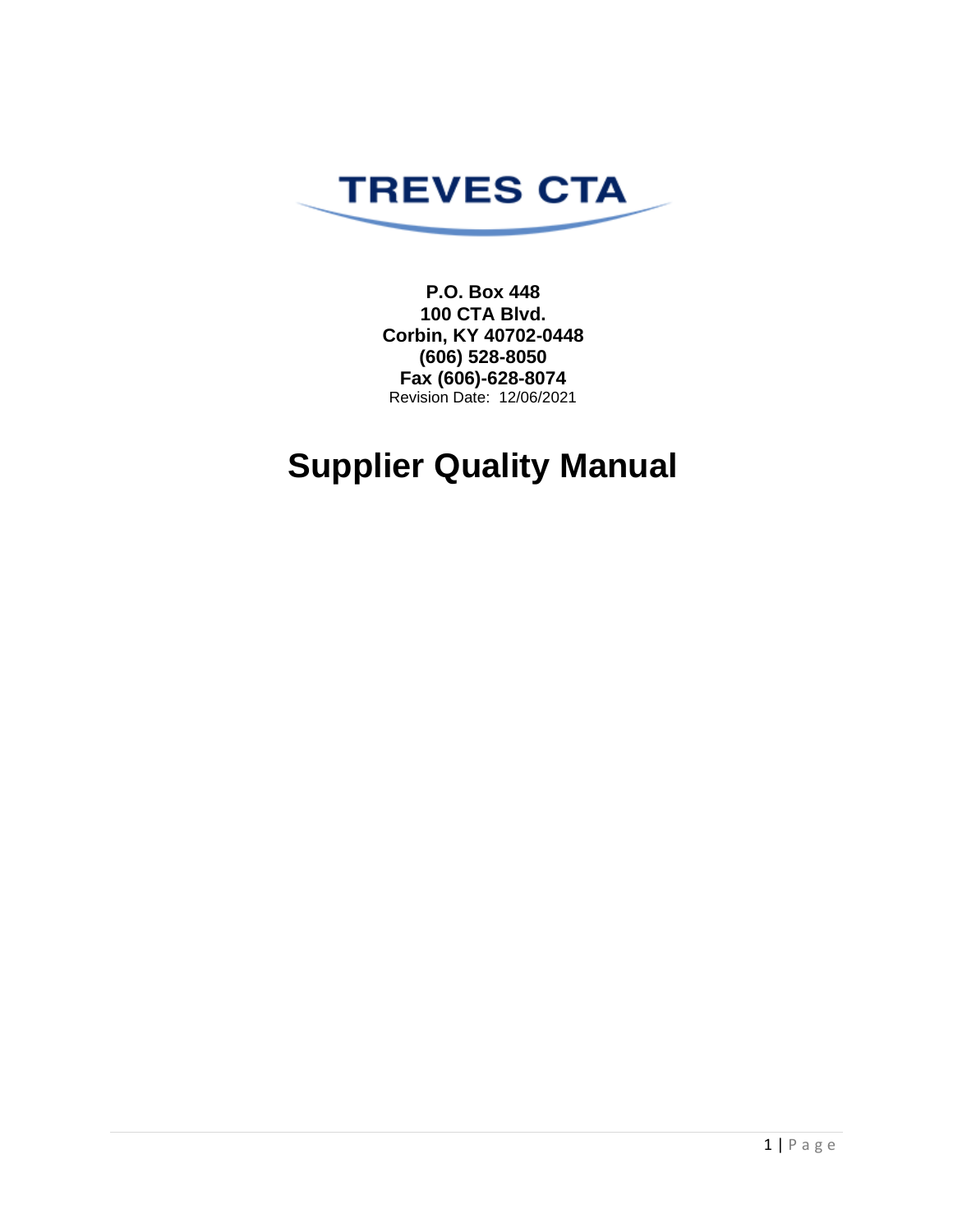#### Table of Contents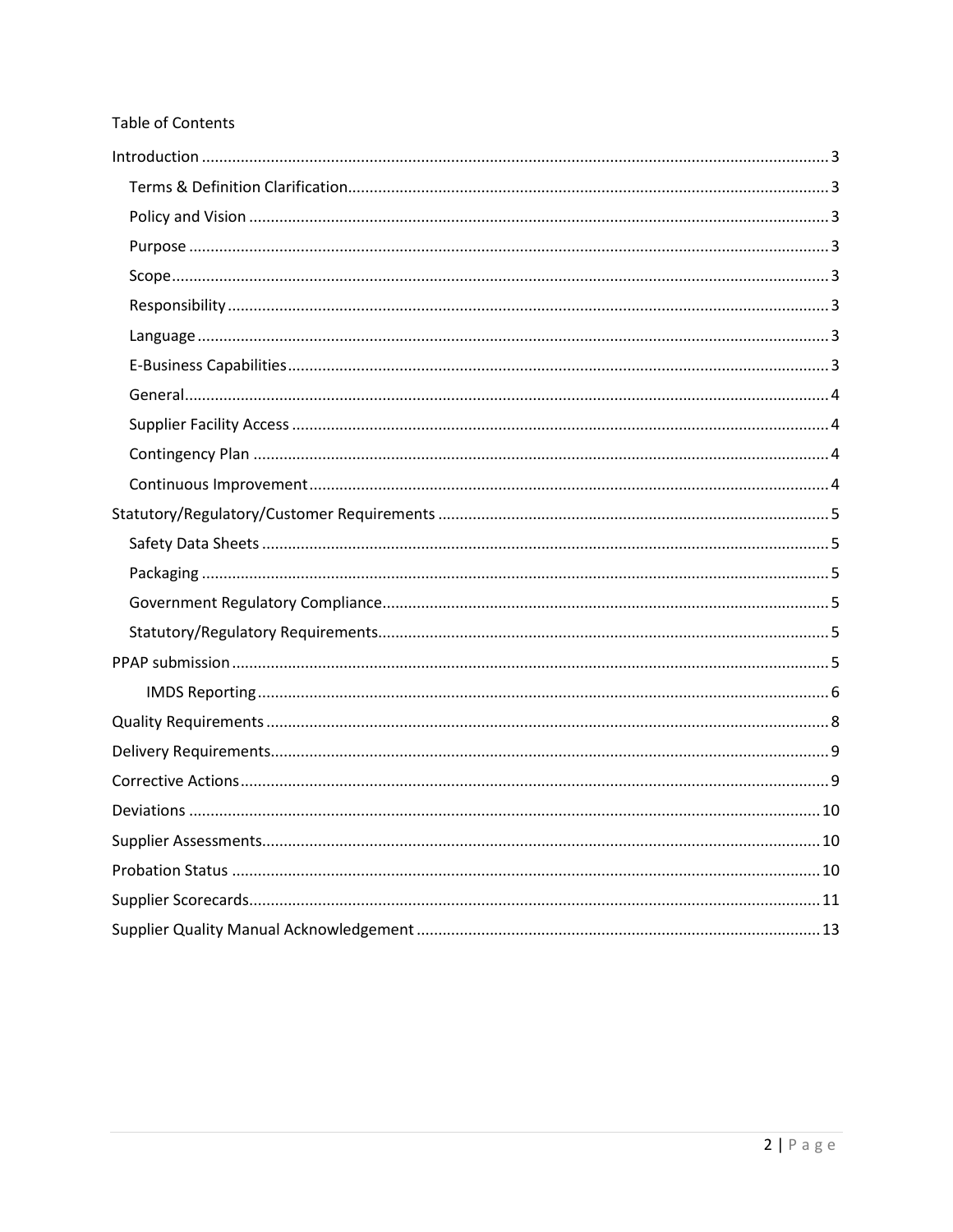# <span id="page-2-0"></span>**INTRODUCTION**

#### <span id="page-2-1"></span>Terms & Definition Clarification

- Shall indicates a requirement
- Should indicates a recommendation
- May Indicates a Permission
- Can Indicates a possibility or a capability

#### <span id="page-2-2"></span>Policy and Vision

TREVES CTA is committed to delivering world class products, utilizing our Business Management System. In keeping this Policy and Vision, TREVES CTA is committed to working with our suppliers to promote continuous improvement through-out our supply chain. In doing so, it is the expectation of TREVES CTA suppliers to:

- Launch through proper planning, preparing, and being disciplined to supply quality products and services.
- Maintain this performance over time by protecting against change that would be detrimental to the product quality and service by rapidly addressing all concerns and learning from mistakes, so that they are not recurring in nature.
- Continually improve by proactively improving quality and value of products and services over time.

#### <span id="page-2-3"></span>Purpose

The purpose of this Supplier Quality Manual (SQM) is to specify the TREVES CTA Quality System requirements for our suppliers. The requirements noted within this SQM reflect TREVES CTA's requirements that shall be 'Customer Specific Requirements' for the purposes of the Quality System and audit purposes.

#### <span id="page-2-4"></span>Scope

This manual applies to all suppliers, who supply materials and components to TREVES CTA that assist in the makeup of TREVES CTA "Finished Goods".

#### <span id="page-2-5"></span>Responsibility

Suppliers are responsible for meeting the requirements of this manual. Failure to meet these requirements may result in the loss of existing and/or future TREVES CTA business, in addition to reimbursement of the cost to TREVES CTA resulting from those failures.

#### <span id="page-2-6"></span>Language

TREVES CTA's official language is English. All official communication with TREVES CTA will be done in English. Documents may display the native language when integrated in parallel translation. In this instance, English is the only valid version.

#### <span id="page-2-7"></span>E-Business Capabilities

Suppliers shall have fax, email, internet access, and internet browser as a minimum for eBusiness capability.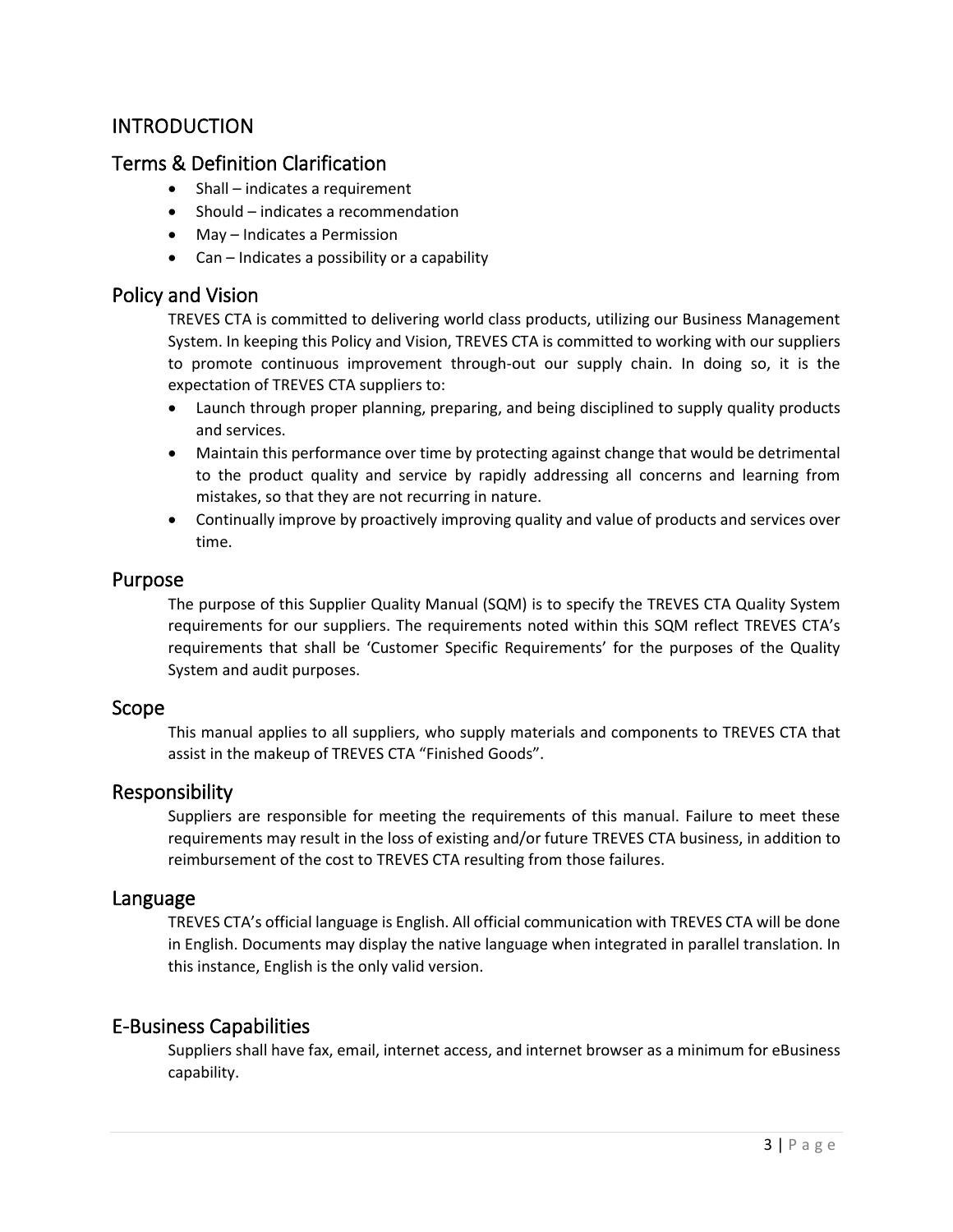Suppliers are responsible for sharing current key contact information with TREVES CTA.

Suppliers shall, submit key contact information at the beginning of our business relationship and any time changes are made. Information shall include the following.

- Points of contact within the company (title, email, office phone number, cell phone number.) One of these contacts must be a part of Leadership within the supplier's organization.
- Address of each location within the company. (locations need to be noted on manufacturing; offices; etc.)

#### <span id="page-3-0"></span>General

This Manual is 'distributed' via TREVES CTA website at [www.ctaacoustics.com.](http://www.ctaacoustics.com/) Printed copies are uncontrolled documents. The supplier must regularly check the TREVES CTA website to ensure they have the most current Supplier Quality Manual.

#### <span id="page-3-1"></span>Supplier Facility Access

By prior notice, suppliers shall allow TREVES CTA and TREVES CTA customers' access to their facilities and those of their suppliers, for the purpose of evaluating parts, processes, documents (i.e., FMEA, Control Plan, Instructions, records....), methodologies and systems used in manufacturing of TREVES CTA products. TREVES CTA may, at its discretion, use 3rd Party independent auditors. These individuals represent TREVES CTA and will audit the supplier's processes to establish conformance to validate quality systems. If supplier is at a Red Status, and facility access is requested for Conference/Audit, the supplier shall be responsible for all charges related to the visit. This in no way will be an attempt to obtain proprietary information, Treves CTA will only be auditing same as an IATF/ISO auditor.

#### <span id="page-3-2"></span>Contingency Plan

Suppliers shall develop a contingency plan for potential catastrophes disrupting product flow to TREVES CTA and advise TREVES CTA immediately (within hours - not days) in the event of an actual disaster.

#### <span id="page-3-3"></span>Continuous Improvement

TREVES CTA considers supplier continuous improvement to be an integral part of the overall quality management system continuous improvement process. At a minimum Suppliers should develop plans that improve internal systems that address and support launching of new products/components/sub-systems, value enhancements, cost competitiveness, and achievement of quality targets, with a plan to achieve zero defects in support of on-going operational excellence. This plan should include Lessons Learned from previous launch, cost, and quality issues, and how these lessons have been incorporated into respective continuous improvement projects. Suppliers should be able to discuss their intent to maintain (or achieve) strategic status.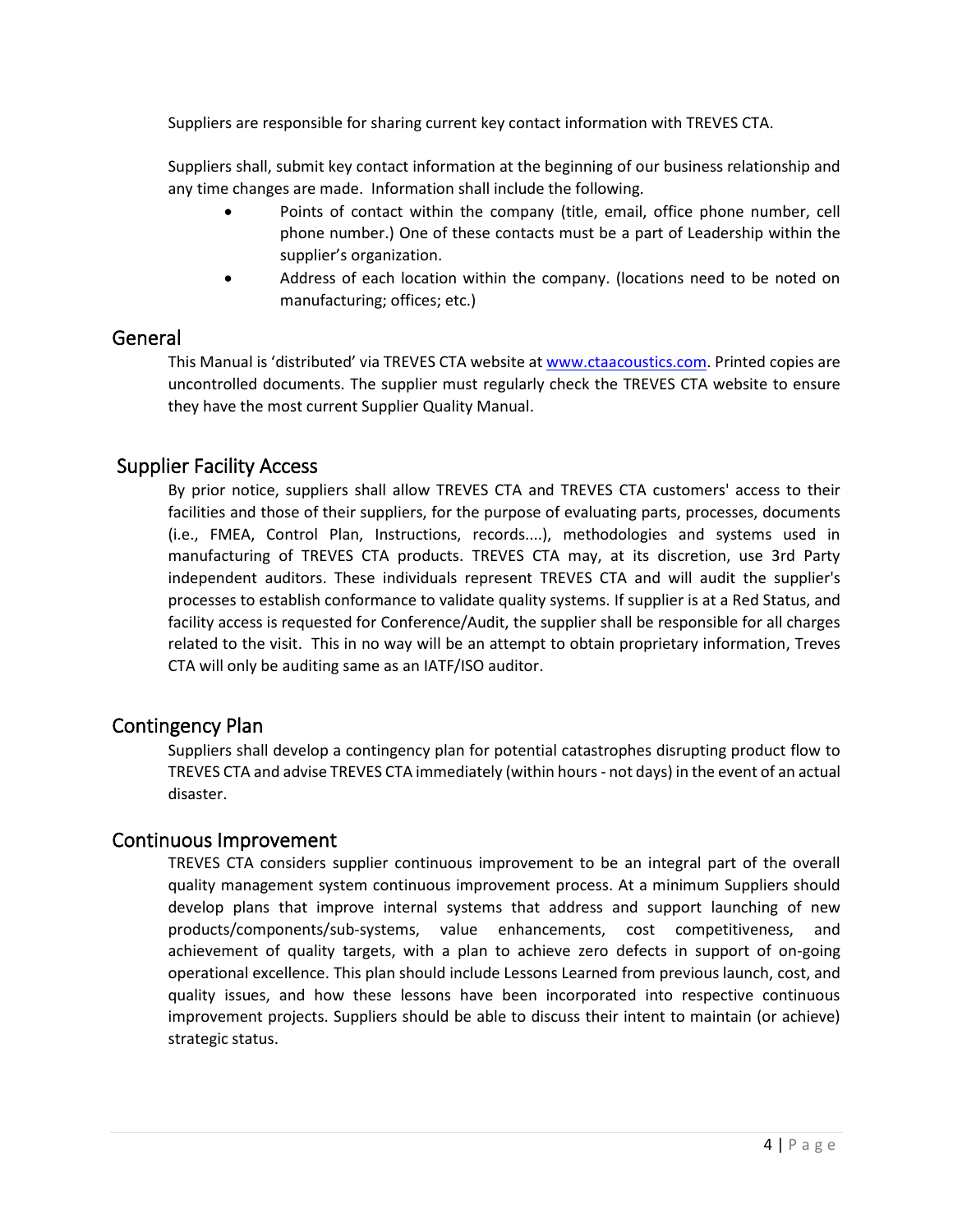# STATUTORY/REGULATORY/CUSTOMER REQUIREMENTS

## <span id="page-4-1"></span><span id="page-4-0"></span>Safety Data Sheets

All purchased materials must satisfy government, safety, and environment regulations. A Safety Data Sheet (SDS) is required, for any material that is not considered to be an article, before the first shipment. The buyer will communicate this information to the vendor through the purchase orders.

#### <span id="page-4-2"></span>Packaging

TREVES CTA encourages the use of recycled materials in dunnage and packaging purchases. Inbound shipments are to be in reusable, or recyclable containers where possible.

#### <span id="page-4-3"></span>Government Regulatory Compliance

TREVES CTA's goal for all suppliers of materials and services affecting production material is to demonstrate compliance to IATF 16949:2016. Suppliers to TREVES CTA shall have a plan to achieve conformity to IATF 16949:2016. Unless otherwise specified, conformity may be demonstrated by third party certification to ISO 9001:2015 (at minimum) or IATF 16949:2016. This is consistent with the expectations of TREVES CTA's customers and our business system that complies to IATF 16949:2016 requirements.

If the supplier loses registration, it is required to inform TREVES CTA within 5 business days. Loss of registration may excuse TREVES CTA from any contractual agreements with the supplier.

TREVES CTA will evaluate the use of non-certified suppliers on a case-by-case basis. These caseby-case scenarios will be determined by the suppliers Scorecard, Self-Assessment, Quality/Delivery performance. Dependent on the results TREVES CTA may issue a waiver of exemption.

Suppliers at minimum should be following the minimum requirements for IATF 16949:2016 compliance, MAQMSR (Minimum Automotive Quality Management System Requirements for Sub-Tier Suppliers), which can be found at the IATF website. Suppliers without certification will have a lower scorecard score.

## <span id="page-4-4"></span>Statutory/Regulatory Requirements

TREVES CTA requires all suppliers to submit a compliance statement on the supplier's company letterhead annually. This statement must confirm the company meets all Statutory and Regulatory requirements of the country in which the materials are produced and the country that material ships to. This compliance statement must be received no later than July 31 of each calendar year. Failure to meet this requirement will result in a lowered scorecard score and may also result in suspension of business and/or cancellation of Purchase Orders.

## PPAP SUBMISSION

<span id="page-4-5"></span>Supplier shall ensure that the PPAP document and sample submissions are in accordance with the requirements of the Automotive Industry Action Group (AIAG) PPAP Manual.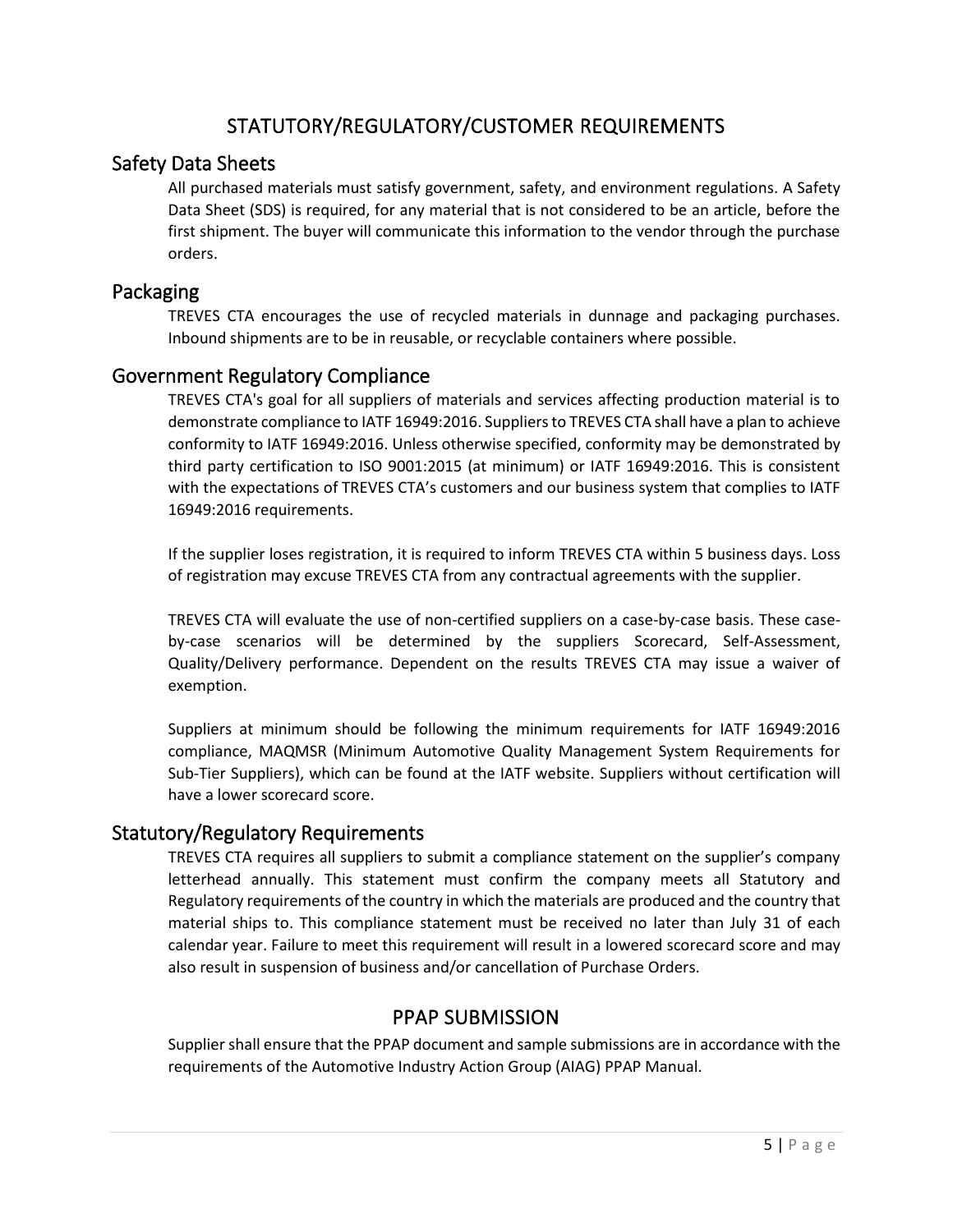PPAP submission is required for the following

- New Part submission any new business/product that has not been previously ordered by TREVES CTA.
- Permanent Process Change Change involving equipment move, facility move, or order of processing.
- Engineering Change Any design changes by TREVES CTA/TREVES CTA's customer/supplier.
- Sub-Supplier Change Any sub-supplier changes related to the material purchased.

A level 3 PPAP (as described in AIAG PPAP Manual  $4<sup>th</sup>$  edition) is required for New Part submissions, permanent process change, engineering change, and sub-supplier change. Level 1 PPAP is acceptable at TREVES CTA discretion (PSW only).

After the approval of PPAP package, and with the start of serial production, suppliers shall participate in Safe Launch Planning.

- For a predetermined period, the supplier will employ an expanded inspection process on key characteristics (if applicable)
- The supplier shall provide the TREVES CTA Supplier Quality Engineer with the inspection results.
- Supply Quality Engineer can then release the product from Safe Launch activity based on the data from the inspection.

During the full Launch Process any product shipped to TREVES CTA must be properly identified with an 8" X11" placard, on all four sides of container, with the following information:

- 'LAUNCH PRODUCT'
- Part Number
- ATTN: Supplier Quality Engineer

#### <span id="page-5-0"></span>IMDS Reporting

The International Material Data System (IMDS) has been developed by vehicle manufacturers to collect and manage this data. Suppliers shall submit the required IMDS data to TREVES CTA as soon as possible upon award of new business, but in any case, prior to the PPAP submission. TREVES CTA requires suppliers to submit by direct entry into IMDS via the Internet (www.mdsystem.com). There is also an IMDS Helpdesk that can help with any additional technical assistance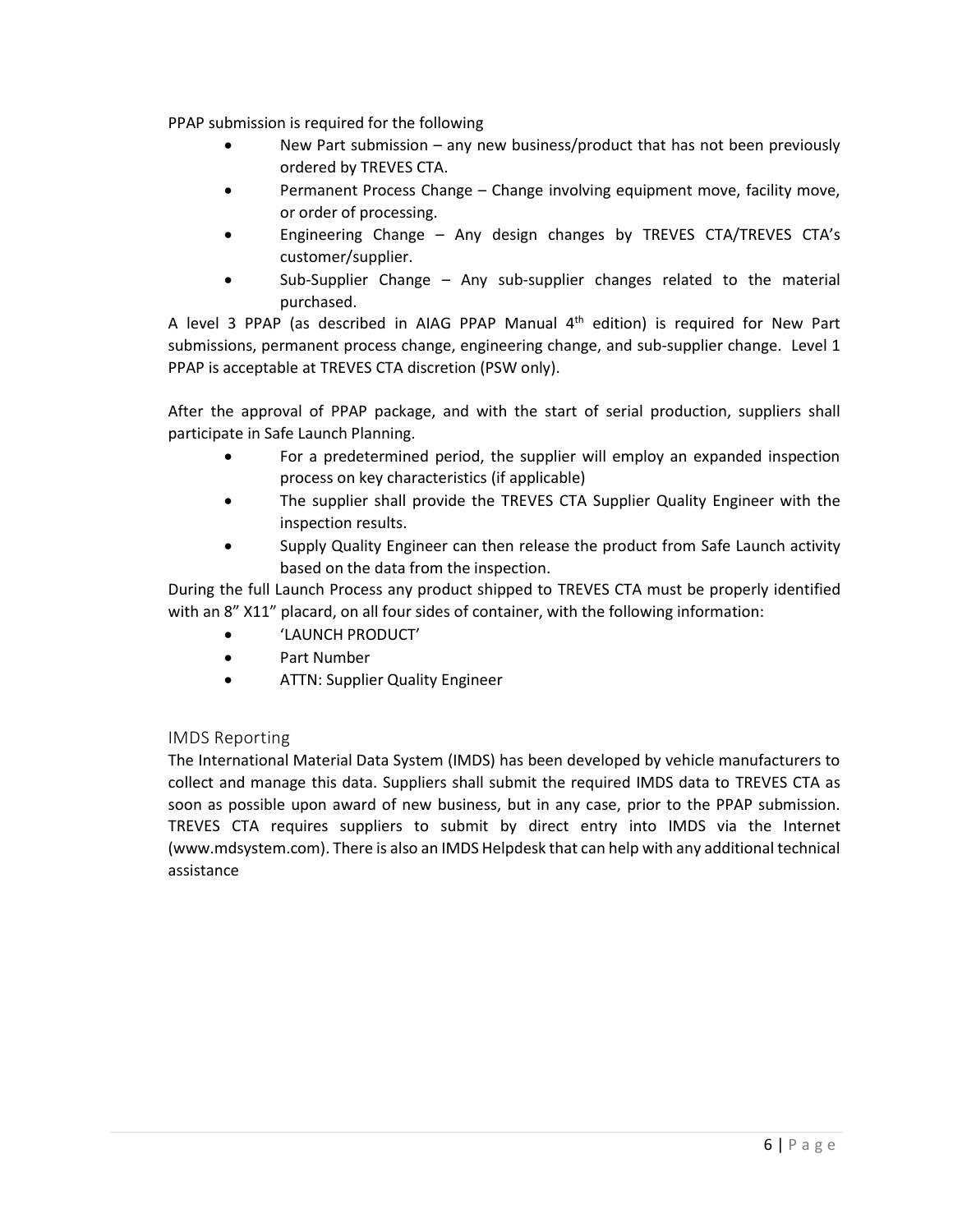| <b>Requirements</b>                                                                                                                                                                                                                                                         | Level 3                                                        | Level 4                                                                                                                                                          |                                                               | Compliance |                                                                                   |
|-----------------------------------------------------------------------------------------------------------------------------------------------------------------------------------------------------------------------------------------------------------------------------|----------------------------------------------------------------|------------------------------------------------------------------------------------------------------------------------------------------------------------------|---------------------------------------------------------------|------------|-----------------------------------------------------------------------------------|
| <b>Design Record</b>                                                                                                                                                                                                                                                        |                                                                | R                                                                                                                                                                |                                                               |            |                                                                                   |
| <b>Engineering Change Documents (if any)</b>                                                                                                                                                                                                                                |                                                                | S                                                                                                                                                                |                                                               |            |                                                                                   |
| <b>Customer Engineering Approval (if required)</b>                                                                                                                                                                                                                          |                                                                | R                                                                                                                                                                |                                                               |            |                                                                                   |
| <b>Design FMEA</b>                                                                                                                                                                                                                                                          |                                                                | $\mathbf R$                                                                                                                                                      |                                                               |            |                                                                                   |
| <b>Process Flow Diagrams</b>                                                                                                                                                                                                                                                |                                                                | S                                                                                                                                                                |                                                               |            |                                                                                   |
| <b>Process FMEA</b>                                                                                                                                                                                                                                                         |                                                                | $\mathsf{s}$                                                                                                                                                     |                                                               |            |                                                                                   |
| <b>Control Plan</b>                                                                                                                                                                                                                                                         |                                                                | S                                                                                                                                                                |                                                               |            |                                                                                   |
| <b>Measurement System Analysis (MSA's)</b>                                                                                                                                                                                                                                  |                                                                | R                                                                                                                                                                |                                                               |            |                                                                                   |
| <b>Dimensional Results</b>                                                                                                                                                                                                                                                  |                                                                | $S***$                                                                                                                                                           |                                                               |            |                                                                                   |
| <b>Material, Performance Test Results</b>                                                                                                                                                                                                                                   | $S***$                                                         | $S****$                                                                                                                                                          |                                                               |            |                                                                                   |
| <b>Initial Process Studies</b>                                                                                                                                                                                                                                              | $S****$                                                        | R                                                                                                                                                                |                                                               |            |                                                                                   |
| <b>Qualified Laboratory Documents</b>                                                                                                                                                                                                                                       |                                                                | S                                                                                                                                                                |                                                               |            |                                                                                   |
| <b>Appearance Approval Report</b>                                                                                                                                                                                                                                           |                                                                | $\mathbf R$                                                                                                                                                      |                                                               |            |                                                                                   |
| <b>Sample Product</b>                                                                                                                                                                                                                                                       |                                                                | R                                                                                                                                                                |                                                               |            |                                                                                   |
| <b>Master Samples</b>                                                                                                                                                                                                                                                       |                                                                | R                                                                                                                                                                |                                                               |            |                                                                                   |
| <b>Checking Aids</b>                                                                                                                                                                                                                                                        |                                                                | R                                                                                                                                                                |                                                               |            |                                                                                   |
| <b>Record of Compliance with CSR's</b>                                                                                                                                                                                                                                      | $S******$                                                      | $S******$                                                                                                                                                        |                                                               |            |                                                                                   |
| <b>Part Submission Warrant (PSW)</b>                                                                                                                                                                                                                                        |                                                                | S                                                                                                                                                                |                                                               |            |                                                                                   |
| records/documentation items at appropriate locations<br>customer on request.<br>**= 3 people, 10 parts/person, 3 times each<br>***= 6 pieces per cavity (if applicable) (must submit data)<br>****= Annual Testing by accredited lab<br>*****= Capability Study: 125 pieces | ******= Must include QC0174 Supplier Capacity Plan (completed) | S = The organization shall submit to the customer and retain a copy of<br>$R$ = The organization shall retain at appropriate locations and make available to the |                                                               |            |                                                                                   |
| $\mathbf{a}$ . The state of the state $\mathbf{a}$ is the state of the state of the state of the state of the state of the state of the state of the state of the state of the state of the state of the state of the state of the st                                       |                                                                |                                                                                                                                                                  | form by contacting the TREVES CTA Supplier Quality Engineer). |            | This form must be completed and sent with all PPAP packages (you may request this |

- **A. A timeline is required for each individual PPAP request**
- **B. Compliance to the due date must be communicated to the TREVES CTA Supplier Quality Engineer**
- **C. Any deviations must be approved by the TREVES CTA supplier Quality Engineer by Email**

**Authorized by: \_\_\_\_\_\_\_\_\_\_\_\_\_\_\_\_\_\_\_\_\_\_ Company: \_\_\_\_\_\_\_\_\_\_\_\_\_\_\_\_\_\_\_\_\_\_\_\_**

**Date: \_\_\_\_\_\_\_\_\_\_\_\_\_\_\_\_\_\_\_**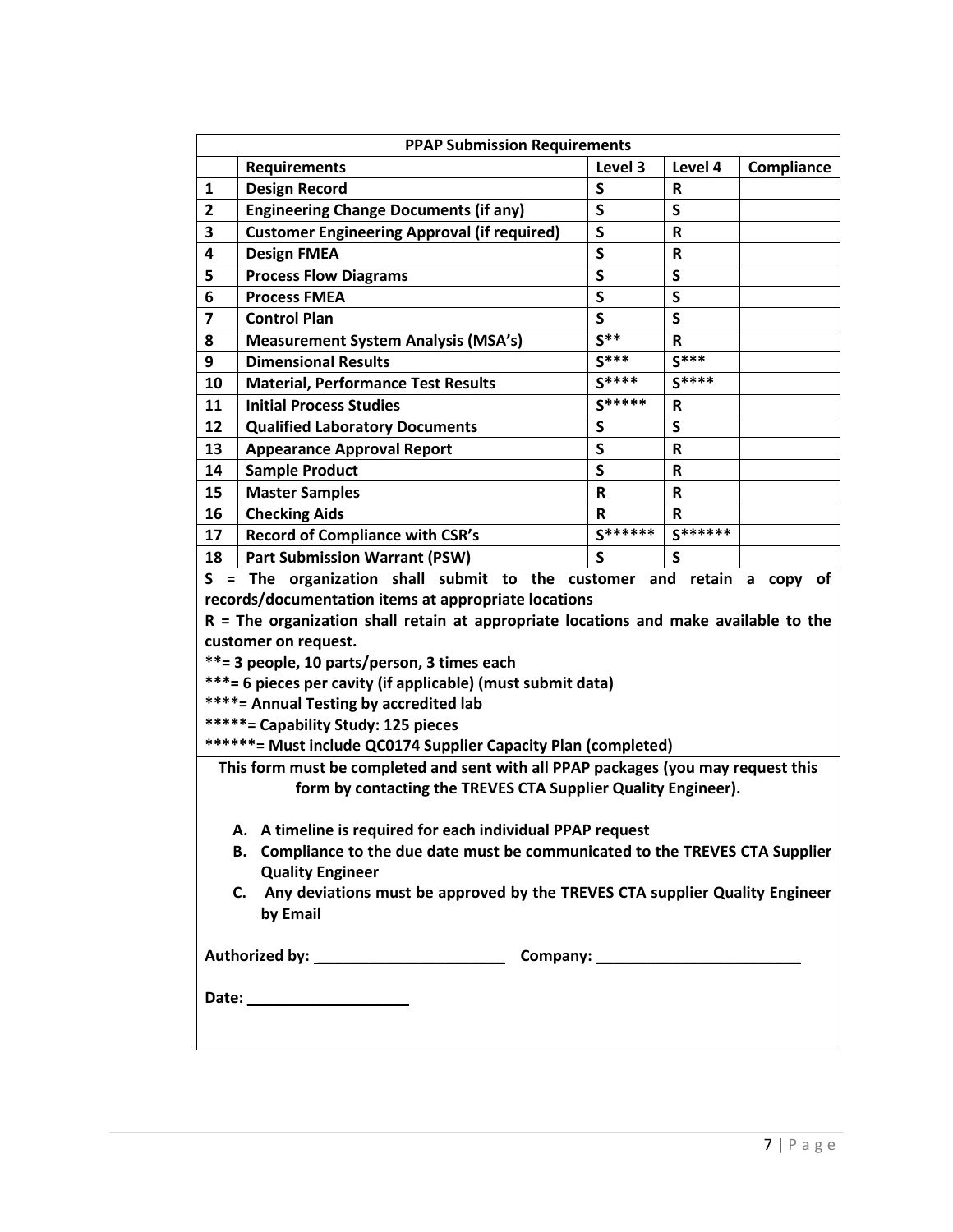# QUALITY REQUIREMENTS

<span id="page-7-0"></span>The supplier shall Target a Zero defect to customers.

All suppliers to TREVES CTA shall have an effective lot of definition and traceability procedure. The shipper number will be linked to the lot traceability procedure in such a way that the delivered product can be traced back to the raw material.

At a minimum, suppliers shall implement process controls for Special Characteristics as designated on TREVES CTA drawings. Additional characteristics deemed germane to be 'predictors of process stability and feedback should also be identified in the supplier's Control Plan. These relate to product safety, government regulation, product performance, and the ability to assemble product or customer satisfaction features. These are identified by various symbols, requiring specific levels of special controls and process capability.

The supplier must calculate and report the process capability as Ppk. For those characteristics/features showing a Ppk of less than 1.67, the supplier must create an action plan that defines both containment and process improvements. Process capability can be conducted with both variable and attribute data. The minimum acceptable sample size for variable data is 100 pieces, and for attribute is 300 pieces, unless a sample size exception is approved by the respective TREVES CTA SDE/SQE. Containment must effectively separate non-conforming material from the population. Containment, generally either 100% sort or some form of mistake proofing, must continue until such time that the process CpK demonstrates capability greater than, or equal to, 1.33, unless specified by a product line designation.

Suppliers shall submit a written request for product or process change and obtain TREVES CTA approval prior to implementing the change. This includes changes at Sub-suppliers throughout the supply chain. Changes shall not be implemented prior to the receipt of written approval from TREVES CTA.

A complete annual layout inspection, including all sub-components, is required for all parts. All suppliers shall annually revalidate their respective production components. Suppliers shall compile revalidations and document this requirement in the Production Control Plan for all parts supplied regardless of the product line/region. Those features/characteristics/notes that will be part of the revalidation package need to be designated such at the time of initial PPAP, but at a minimum shall also include a PSW and valid material certification report(s) not more than 12 months old, a full dimensional report, and a capability study for all print designated special characteristics. Documented proof of these activities needs to remain on file at the Supplier, and be available for Treves CTA is needed.

All Quality related Documents shall be emailed to:

- [Corbin-Quality@ctaacoustics.com](mailto:Corbin-Quality@ctaacoustics.com)
	- a) COC/COA
	- b) Statutory & Regulatory Letters
	- c) IATF/ISO Certs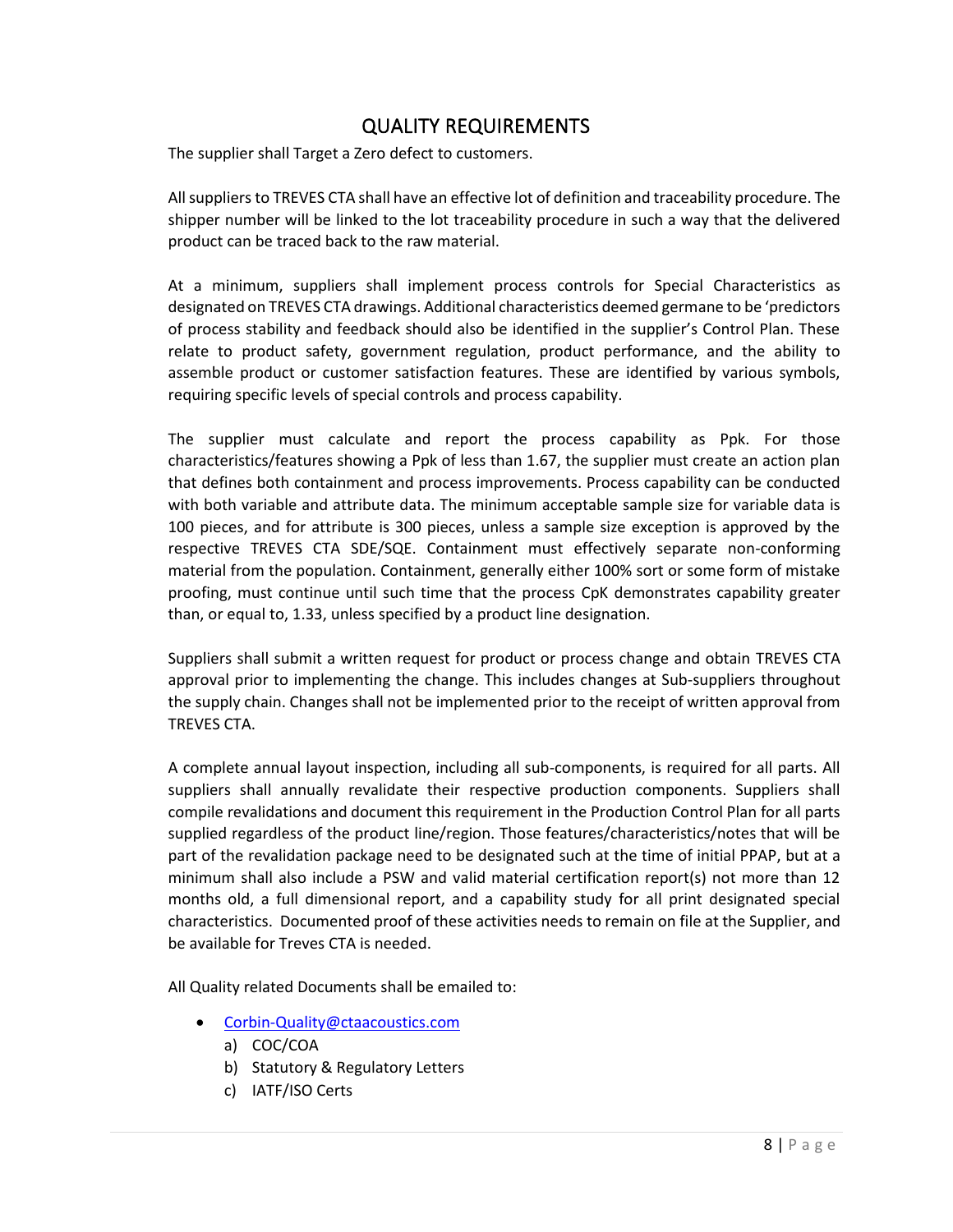- d) Self-Assessments
- e) Corrective Actions

# DELIVERY REQUIREMENTS

<span id="page-8-0"></span>100% on time delivery from all suppliers is our expectations. In the event this is not feasible, the purchasing department should be contacted immediately and notified as to the new ship date, as well as the corrective/preventative action (on TREVES CTA 8D format) to be implemented to ensure recurrent errors do not occur.

Within our parameters, TREVES CTA will assist in providing you with the necessary information from a scheduling and releasing aspect to enable you to make on time shipments. Individual suggestions to enable this are always welcome.

Premium freight charges should not occur. If premium freight is required to make your scheduled delivery, contact the purchasing department prior to shipping. All charged related to premium freight will be the responsibility of the supplier (this includes line stoppage, overtime, premium freight to our customer) (unless otherwise approved by TREVES CTA's Purchasing department).

Paperwork accompanying your shipments should be complete. All deliveries should include detailed packing lists and certificates of conformance and/or analysis. The purchase order with the release number should be on all documentation.

Shipping documents shall also be sent electronically to the following email addresses

- [pur\\_asn@ctaacoustics.com](mailto:pur_asn@ctaacoustics.com)
- [Corbin-Logistics@ctaacoustics.com](mailto:Corbin-Logistics@ctaacoustics.com)

<span id="page-8-1"></span>Nonconformance's within the delivery requirements will affect the supplier score card.

## CORRECTIVE ACTIONS

Upon receiving a Quality/Delivery Concern from TREVES CTA, the supplier shall:

- Supplier has 48 hours to request part return and issue an RMA#.
- Within 24 hours the 8D report must be returned and filled out through section D3 – Interim Containment Action(s). Quality Alert and copy of certified shipment label must be submitted with 8D report.
- Within 15 total days, the completed 8D.

Suppliers shall immediately notify TREVES CTA upon discovery that they might have shipped nonconforming/suspect material to TREVES CTA. (A TREVES CTA 8D will be required)

Once TREVES CTA closes the concern, TREVES CTA will submit a cost recovery for all costs associated with the corrective action. Suppliers are responsible for all costs and expenses created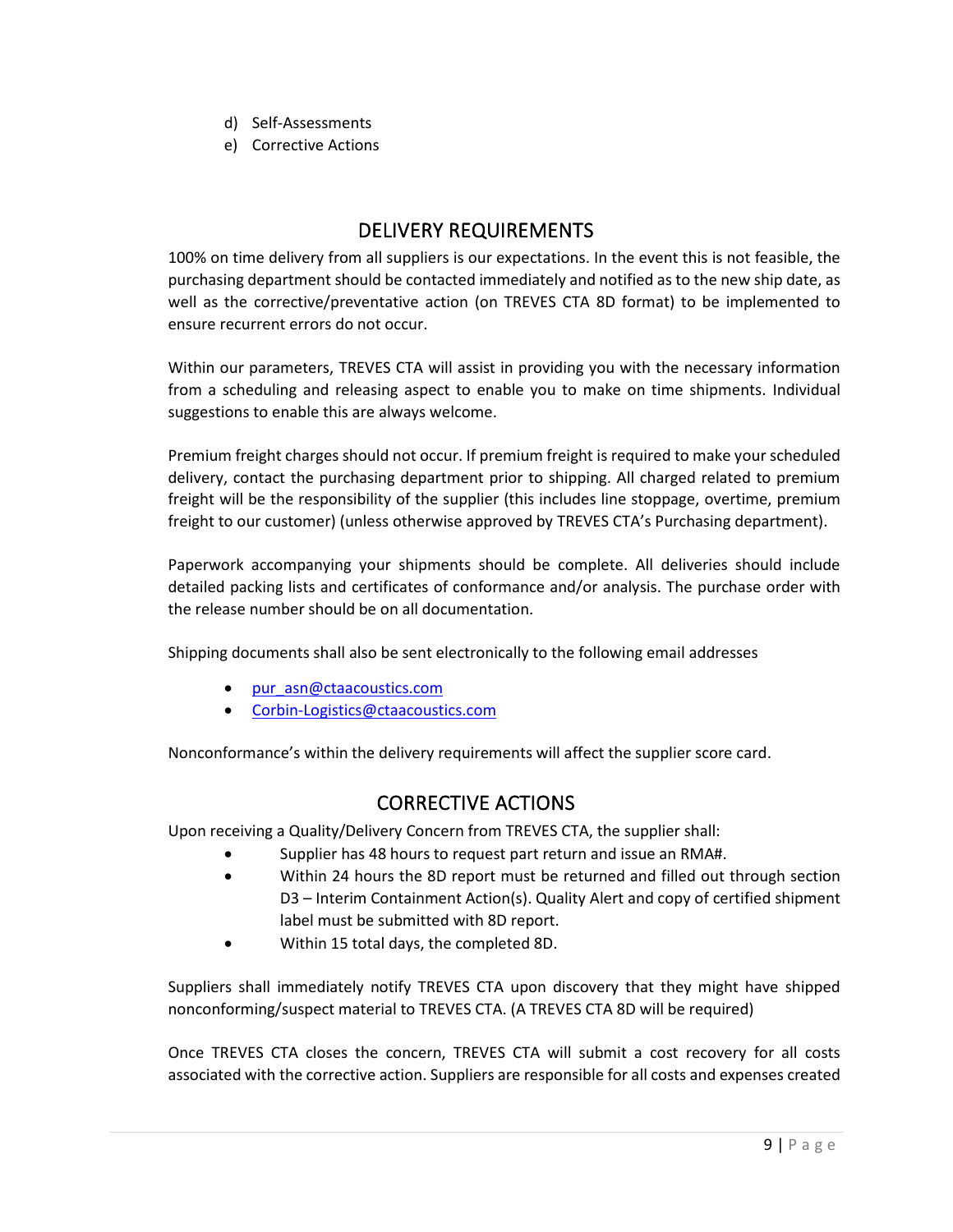by any defect on the material supplied. If non-conformance is a repetitive issue, an additional \$500 penalty will be charged to the supplier per incident.

## DEVIATIONS

<span id="page-9-0"></span>The following actions require the supplier to submit a Deviation to TREVES CTA SQE.

- Temporary Process Change
- Temporary Sub-Supplier Change
- Temporary Deviation from PPAP
- Temporary change from production/shipping location

Supplier must request TREVES CTA Deviation Form

Supplier must complete the "Initiators Request" section and return to TREVES CTA SQE.

If Deviation is accepted a signed form will be returned to the supplier.

Supplier must send written response, if any specific conditions were requested by TREVES CTA prior to the change.

Supplier must tag material with a white 8.5"x11" tag, stating clearly "ALERT" with a brief description of the deviation, tracking number, and expiration date of deviation.

## SUPPLIER ASSESSMENTS

<span id="page-9-1"></span>A yearly self-assessment is required by each supplier.

TREVES CTA Audit Form (QC0102) will be supplied for self-assessment purposes. Please follow the instructions attached with the Assessment form.

The self-Assessment must be returned by July, each year.

If Score is 'YELLOW' a warning will be issued.

If Score is a 'RED', the supplier will be put on Probation status, and a conference call will be required to discuss additional actions needed.

<span id="page-9-2"></span>Assessments will reflect on Supplier Score card.

## PROBATION STATUS

Suppliers are placed on Probation Status after having a 'RED' rating within an audit and/or Supplier scorecard.

Suppliers may be placed on Probation Status after having a 'YELLOW' rating three times in a row on Scorecard.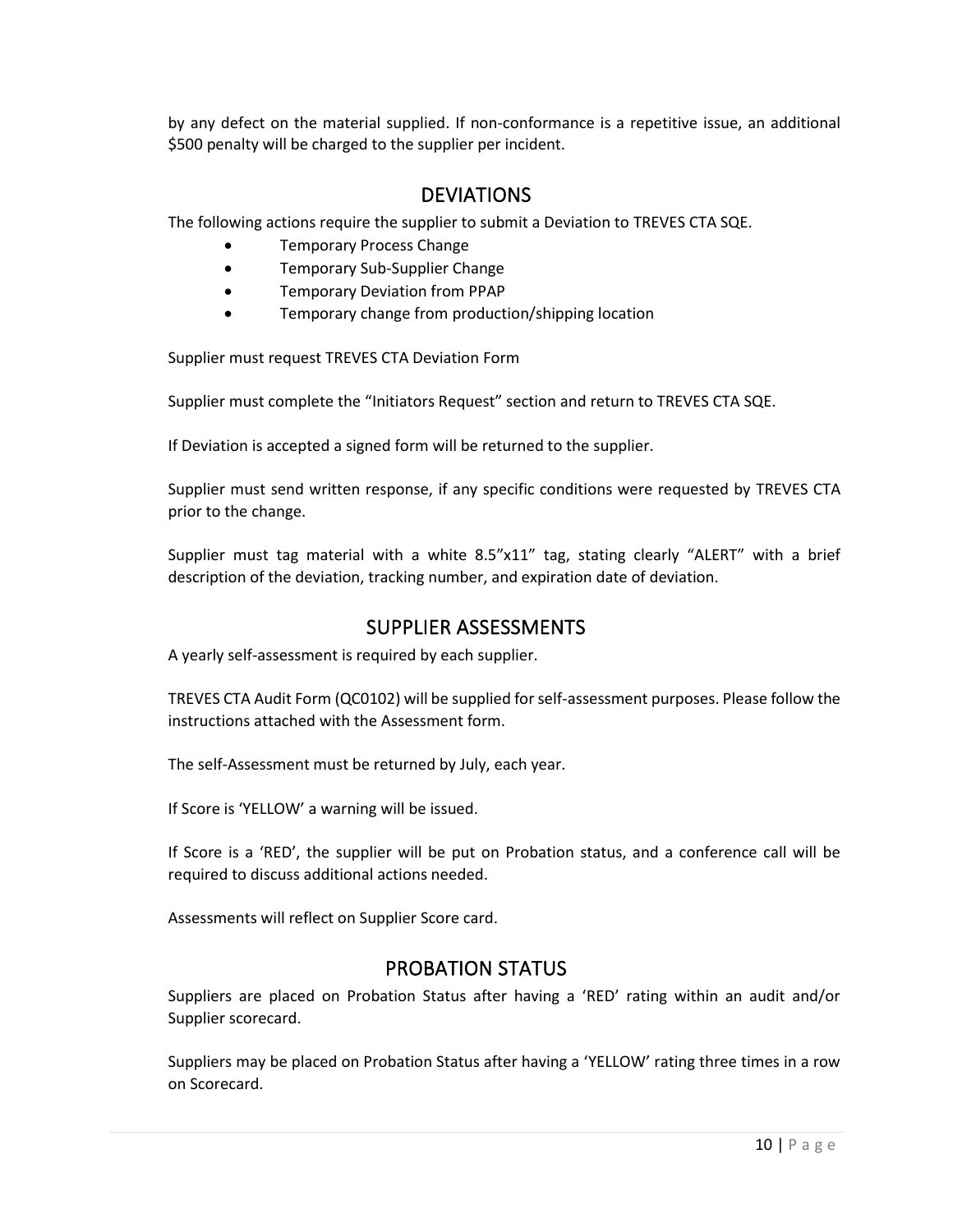When placed on Probation Status, a Conference call will be required to discuss additional actions needed.

Supplier must submit an Action Plan the details how the supplier is working on improving their scoring.

Suppliers have 6 months to improve their score. If at 6 months the score has not improved, TREVES CTA may place supplier on; HOLD, second or third party audit may be required, or Remove supplier from Approved Supplier List.

# SUPPLIER SCORECARDS

<span id="page-10-0"></span>Supplier Scorecards will be completed monthly and sent to supplier contact each month if below Orange rating.

| <b>Scorecard Color</b> | <b>Scorecard Score</b> |
|------------------------|------------------------|
| Green                  | Score 85 - 100         |
| Orange                 | Score 75 - 84          |
| Yellow                 | Score 60 - 74          |
| Red                    | <b>Score 0 - 59</b>    |

|                           | Scorecard Metric Breakdown                                                        |                                                      |                                  |
|---------------------------|-----------------------------------------------------------------------------------|------------------------------------------------------|----------------------------------|
| Category                  | <b>Explanation of Category</b>                                                    | <b>Weight of</b><br>Category                         | <b>Points</b><br><b>Possible</b> |
| <b>PPM</b>                | Parts per million found defective at<br>customer                                  | $0 = 15$<br>$0+ - 2 = 10$<br>$3 - 5 = 5$<br>$6+ = 0$ | 15                               |
| <b>Corrective Actions</b> | Official Concerns written by CTA<br>against supply base                           | $0 = 15$<br>$1 = 10$<br>$2 = 5$<br>$3+ = 0$          | 15                               |
| On Time Delivery          | Delivery of product relative to CTA<br>requirements under Purchasing<br>Agreement | $0 = 15$<br>$1 = 10$<br>$2 = 5$<br>$3+ = 0$          | 15                               |
| Line Disruptions          | An issue that causes downtime at<br>CTA or CTA's customer                         | $0 = 20$<br>$1 = 10$<br>$2+ = 0$                     | 20                               |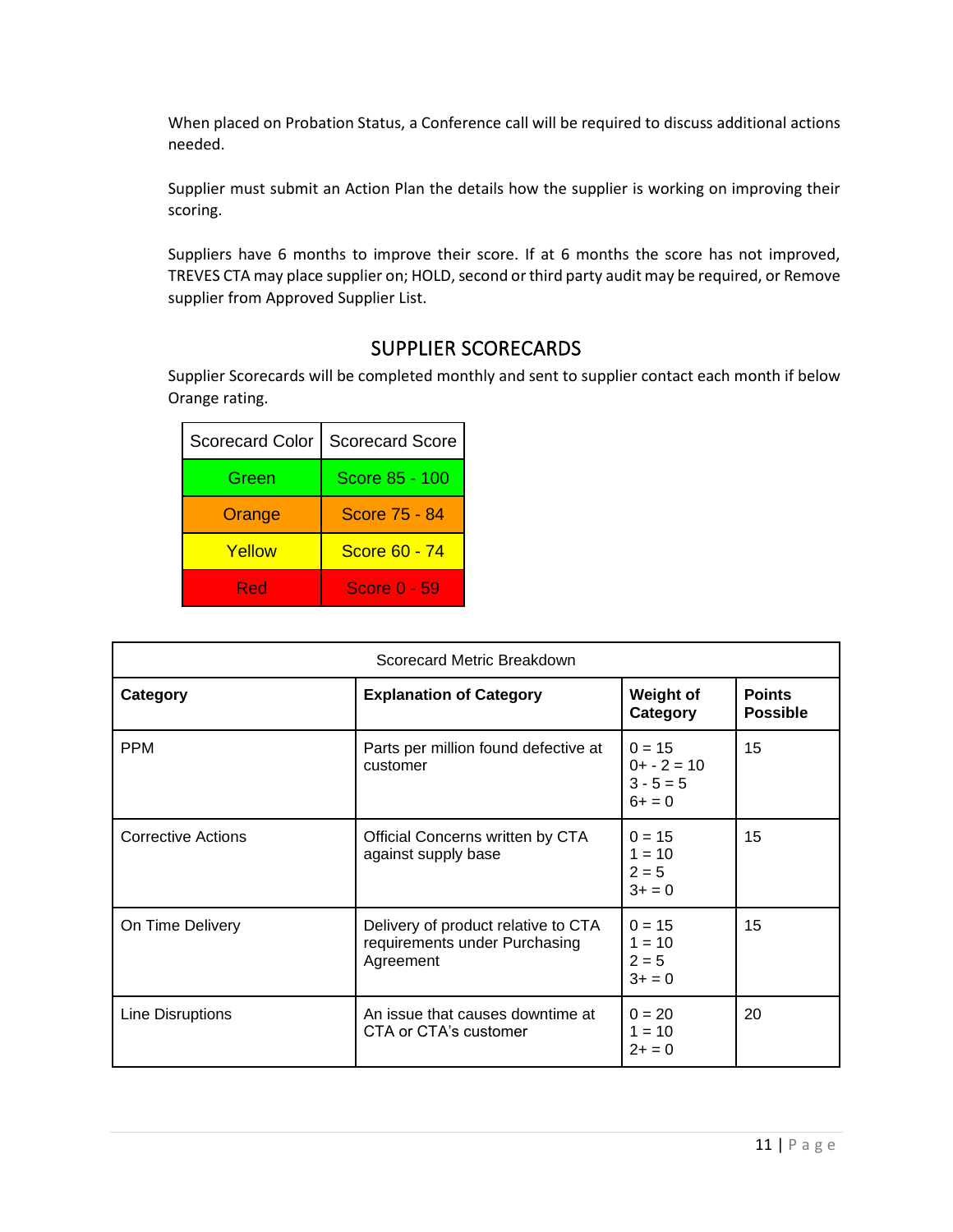| Premium Freight                                                   | Excessive costs related to<br>delivering supplied goods                                                                                                                                                                                                                                      | $0 = 10$<br>$1 = 5$<br>$2+ = 0$                              | 10 |
|-------------------------------------------------------------------|----------------------------------------------------------------------------------------------------------------------------------------------------------------------------------------------------------------------------------------------------------------------------------------------|--------------------------------------------------------------|----|
| Communications                                                    | CoC & CoA submission with each<br>delivery/lot                                                                                                                                                                                                                                               | $100=5$<br>$85-99=4$<br>$75-84 = 3$<br>$60-74=1$<br>$0-59=0$ | 5  |
| Audits, Certificates, Statutory &<br>Regulatory Letter, & Finance | <b>Audits = Self-Assessment</b><br><b>Certificates = ISO/IATF Certs</b><br><b>Stat &amp; Reg Letter</b> = Letter stating<br>compliance<br><b>Financial Risk = Potential risk to</b><br><b>CTA</b><br>Each section is worth 5 points of the<br>20 total for this section. Yes/No<br>scenario. | $Yes = 5$<br>$No = 0$                                        | 20 |